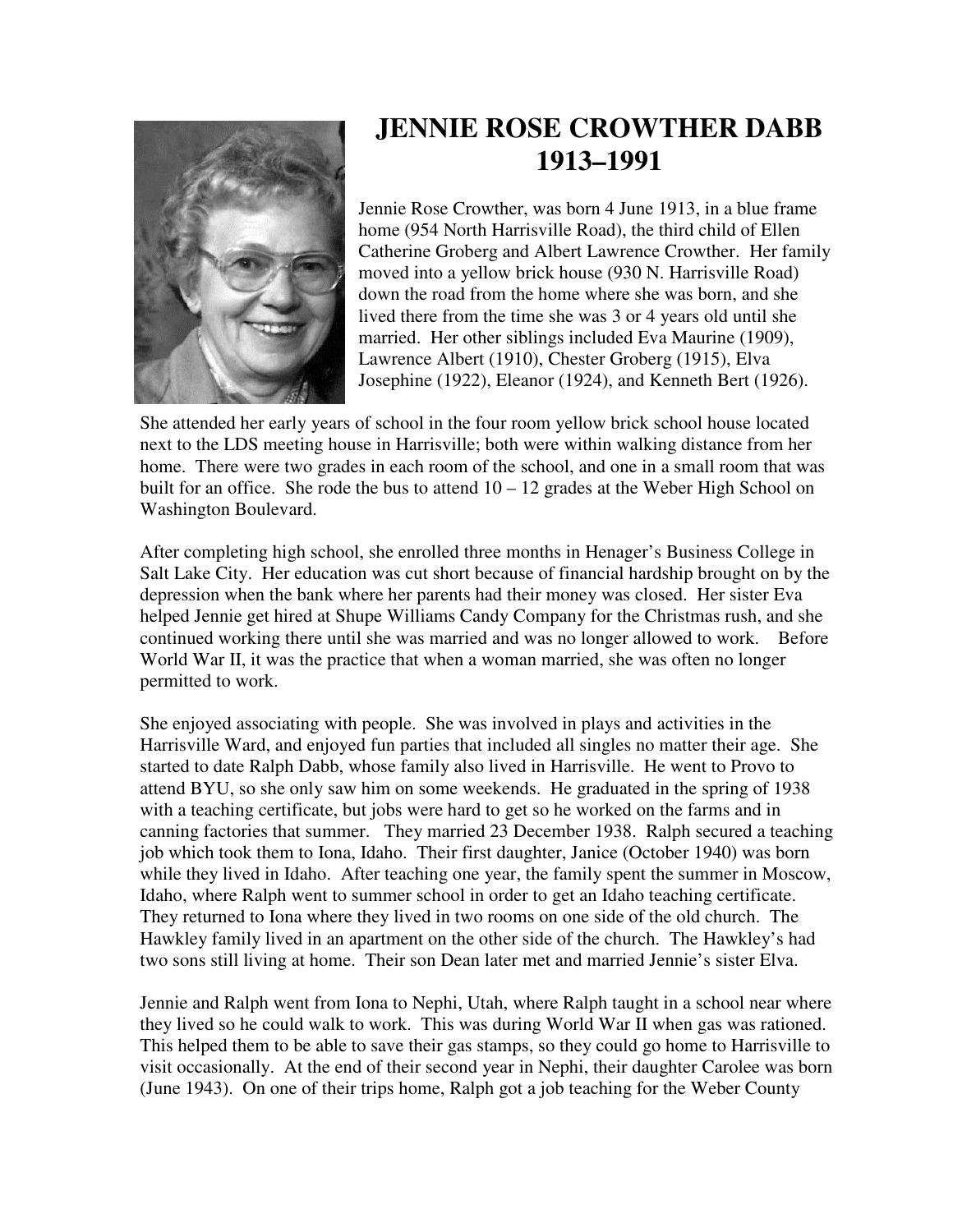Schools so they moved to Ogden. They moved around some, living in Ogden, Riverdale, Roy, and North Ogden. Their son Keith Ralph was born October 1946 while they were living in Roy. Ralph and Jennie moved back to Harrisville in 1951. They first lived in a two story brick home at 875 North Harrisville Road. Ralph and Jennie later moved their family into the home that Jennie's brother Chester had built at 944 North Harrisville Road.

During the summers, they took their family on trips to various places. After their children were in school, Jennie worked occasionally at Shupe Williams. She worked at the Model Laundry with her sister-in-law, Lorene; and she worked part time for a few years at a little store in South Ogden that was operated by some of their friends. She worked during five filing seasons at the Internal Revenue Service, and then she went to Wahlquist Jr. High where she worked in the office.

Their daughter Janice married Byron Knight, also from Harrisville. They went to California for a year where Byron obtained a degree in mortuary science and became a licensed mortician. Janice went to beauty school and became a licensed beautician. Their daughter Carolee married J. Michael Downs. They were married a year and three months when they were accidentally asphyxiated in a camper in June 1966. After serving a mission to the Indians in South Dakota and Montana, their son Keith married Gaylene Larson, also from Harrisville. He finished college and was ready to begin teaching when he was drafted into the service and was stationed in San Diego and Long Beach and spent about seven months at sea during the Vietnam War.

Jennie held various positions in the Harrisville Ward. She served in the Primary organization and taught Relief Society. About a month after the death of Mike and Carolee, Ralph was made bishop of the Harrisville Ward. They built a cabin in Island Park, Idaho. The family enjoyed spending time there during in the summers.

Jennie was ice skating at Willard Bay with some of their grandchildren when she fell on the ice and broke her wrist and hip. Seven months later, Ralph had surgery for prostate cancer. Two years after her having a broken hip, doctors had to operate on her hip again and do some bone graphs. She was on crutches nine months and then used a cane the rest of the year. Six months after her surgery, Ralph had five by-pass open heart surgery. They had a grandson that had a form of cancer. He had surgery and chemo therapy for about two and a half years and fortunately survived. Another grandson was seriously injured in an automobile accident. Through it all, Jennie stated she found that, "you can usually handle whatever comes to you better than you ever thought you could."

She proved her ability to handle whatever comes when she suffered with multiple health problems which led her to eventually depend on the complete and loving care of her daughter, Janice Knight. She died in Janice's home 13 December 1991. She was buried in Memorial Gardens of the Wasatch Cemetery in South Ogden next to her daughter Carolee and husband Michael Downs.